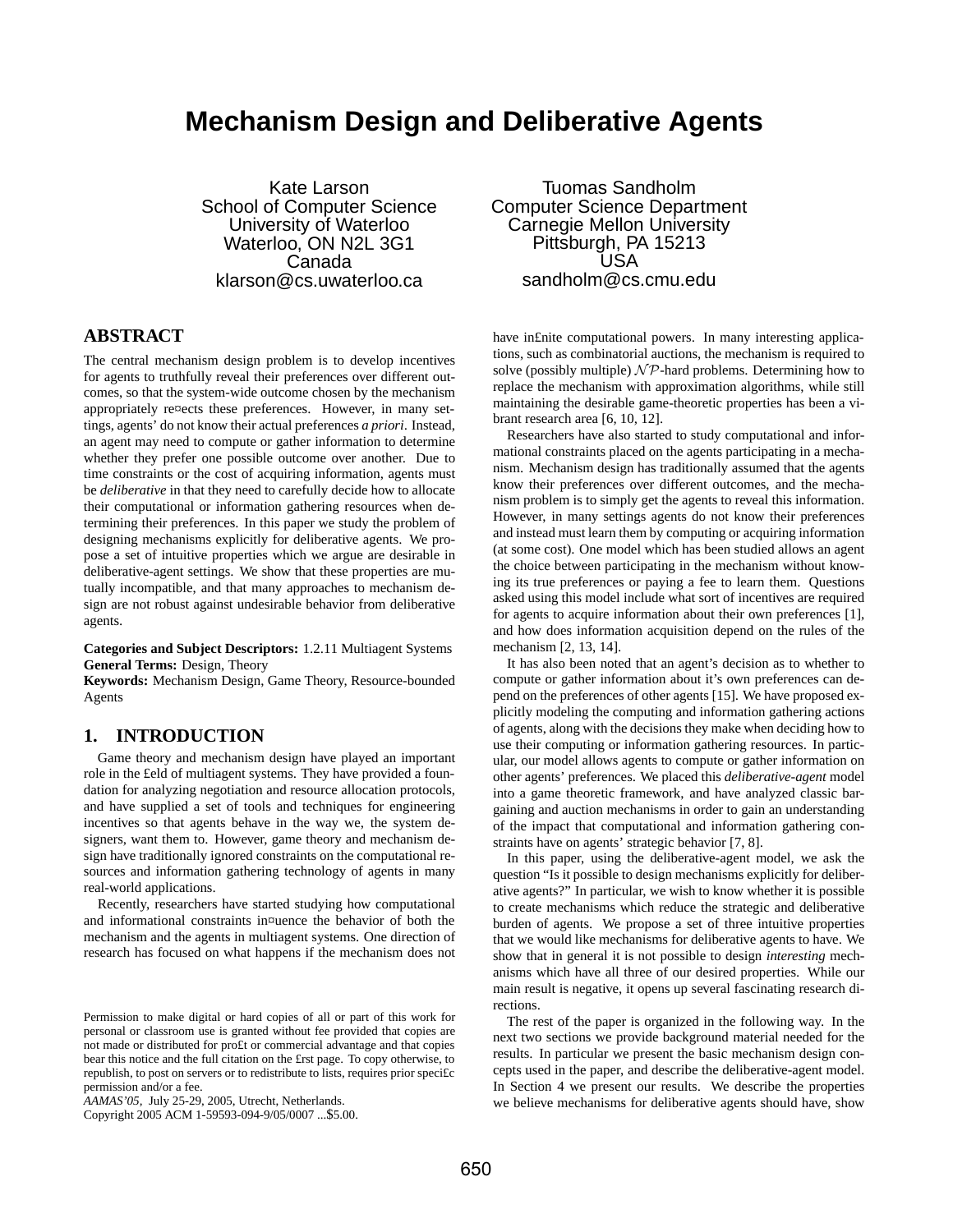that any direct mechanism will be prone to a phenomena called strategic-deliberation, and show that, in general, interesting mechanisms can not satisfy our desired properties. We conclude the paper with a discussion of the implications of our results and describe some interesting future research directions.

## **2. MECHANISM DESIGN**

Mechanism design studies the problem of how to provide appropriate incentives to agents so that they willingly reveal their private preferences. Once the preferences of the agents are known, the mechanism selects a system-wide outcome. However, agents are self-interested and may try to manipulate the mechanism in order to force an outcome which is desirable for themselves, as opposed to the system as a whole. In this section we provide a brief overview of important mechanism design concepts. A more thorough presentation of mechanism design can be found in many game theory and economic texts [11].

We assume that there is a set of agents denoted by  $N$  (with  $|N| = n$ ). Each agent  $i \in N$  is defined by a *type*,  $\theta_i$ , which represents the private information and preferences of the agent. Each agent has a utility function,  $u_i(o, \theta_i)$  which depends on the outcome o, and its type  $\theta_i$ . If we knew the actual types of the agents,  $\theta = (\theta_1, \dots, \theta_n)$  then we would be able to apply a *social choice function,*  $f(\theta)$ , which selects the optimal outcome given the agents types. The problem, however, is that we do not know the true types of the agents. Instead, we use a mechanism to try to reach the correct outcome.

A mechanism, M, de£nes a game which, when agents play in equilibrium, results in the same outcome as the social choice function  $f(\theta)$ . In particular, a mechanism  $M = (S, g(\cdot))$  defines the sets of allowable strategies,  $S = S_1 \times \ldots \times S_n$  where  $S_i$  is the strategy space of agent  $i$ , and  $g(s)$  is a function which specifies an outcome, o, for each strategy pro£le  $s = (s_1, \ldots, s_n) \in S$ . An agent i is free to select any strategy in  $S_i$ , and, in particular, will try to select a strategy which will lead to an outcome that maximizes its own utility. The mechanism *implements* social choice function  $f(\theta)$  if there exists an equilibrium  $s^*$  such that  $g(s^*) = f(\theta)$ . A special subclass of mechanisms is the *direct mechanisms*. In a direct mechanism, each agent *i* announces a type,  $\hat{\theta}_i$  to the mechanism. It is not necessary that  $\hat{\theta}_i = \theta_i$ . However, in *incentive-compatible* (direct) mechanisms there exists an equilibrium  $s^*$  where  $s^* = (\theta_1, \dots, \theta_n)$ . The important *Revelation Principle* states that if a social choice function  $f(\cdot)$  can be implemented, then it can be implemented by an incentive-compatible direct mechanism. Another feature of a mechanism is that agents can not be forced to participate. Thus, mechanisms are often designed so that it is in an agent's best interest to take part. That is, the utility of an agent who participates in the mechanism is guaranteed to be (in expectation) no less than the utility it could get from not participating. A mechanism with this property is called *individually-rational*.

The structure of agents' preferences in¤uence the structure of the mechanism. In this paper we assume that the preferences of the agents take the form of *quasi-linear utilities*. That is, the preference of agent  $i$  can be captured by a function of the form

$$
u_i(o, \theta_i) = v_i(x, \theta_i) - p_i
$$

where  $o = (x, p)$  is an outcome which specifies a choice x (for example an allocation of items or resources) and a transfer  $p_i \in \mathbb{R}$  for each agent, where  $p = (p_1, \ldots, p_n)$ . An agent's utility depends on its *valuation function*  $v_i(x, \theta_i)$  which specifies how much an agent values choice x given its type  $\theta_i$ . A mechanism for a quasi-linear setting is defined by  $M = (S, g(\cdot))$  where  $g(\cdot) = (x(\cdot), p(\cdot))$ .

## **3. DELIBERATIVE AGENTS**

In order to effectively participate in a mechanism, an agent needs to know its preferences over the different outcomes the mechanism may produce. However, there are many applications where agents do not know their preferences *a priori* but instead must compute or gather information. An example of a situation where an agent may not know its preferences *a priori* is a vacation planning setting. An agent may represent a user who wishes to go on a holiday but is unsure as to how much it is willing to pay for the holiday. As more information is gathered about the cost of ¤ights and hotel rooms, and as more is learned about the destination, the agent (and its user) re£nes its preferences about taking the trip. The realities of limited computational resources and time pressures caused by real-time environments mean that agents are not always able to optimally determine how much they really value different alternatives.

In this paper we assume that agents are *deliberative*. A deliberative agent is an agent who must compute or gather information in order to determine its preferences, has restrictions on its computing or information gathering capabilities, and who carefully considers how to use its available resources given its restrictions.

We assume that a deliberative agent has a set of deliberation resources. In the rest of the paper when we use the term "resources" we mean deliberation resources. We denote the resources of agent i by  $T_i$ . An agent is able to apply its resources to any preferencedetermination problem it wishes. If there are m possible problems, then we let  $(t_1, \ldots, t_m) \in T_i^m$  denote the situation where the agent has devoted  $t_j$  resources to problem j. In particular, the agent is allowed to deliberate on its own preference problems, as well as the problems of any other agent. many environments agents

We model deliberation-resource limitations through cost functions. The cost function of agent i is  $\text{cost}_i : T_i^m \mapsto \mathbb{R}^+$ . The only restriction placed on the cost functions are that they must be additive and non-decreasing.

A deliberative agent  $i$  is endowed with a multi-set of algorithms  $A_i = \{A_i^j\}$  where  $A_i^j$  is the algorithm agent i can use on problem j. We use the term *algorithm* in its broadest sense; algorithms are step-by-step procedures for solving some problem. In particular, we include information gathering processes in our set of algorithms. The algorithms of a deliberative agent have the anytime property; they can be stopped at any point and are guaranteed to return a solution, but if additional resources are allocated to the problem then a better solution (or at least no worse a solution) will be returned.

A deliberative agent carefully decides how to allocate its resources on algorithms given its cost function. To help with this process, deliberative agents are equipped with a set of *performance pro£les*,  $PP_i = \{P_i^j\}$ , one performance pro£le for each algorithm. A performance pro£le has two components. First, it describes how allocating resources to a problem changes the output of the algorithm. In particular, it describes, for any resource allocation to a problem, what possible solutions the algorithm may return, conditional on any and all features of the algorithm and problem instance which are deemed to be of importance to the agent. This is coupled with a procedural component, which, given the descriptive part of the performance pro£le, returns a deliberation policy that describes how the agent should optimally allocate deliberation resources to the algorithm. We assume that agents have fully normative performance pro£les [7]. To summarize, a deliberative agent is de£ned by

$$
\langle T_i, \text{cost}_i(\cdot), \mathcal{A}_i, \mathcal{PP}_i \rangle
$$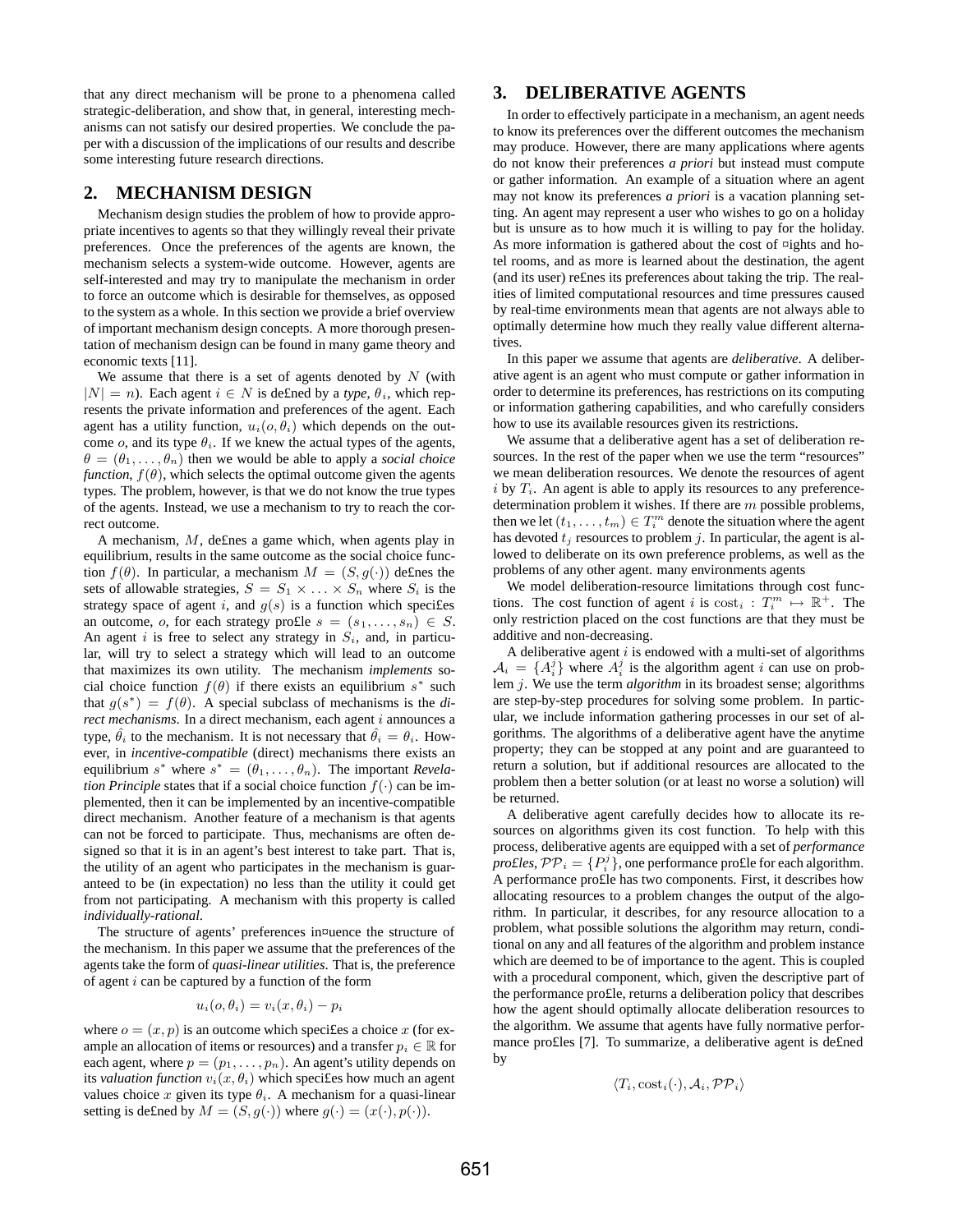where  $T_i$  is the set of deliberation resources of agent i,

$$
\mathrm{cost}_i : T_i^m \mapsto \mathbb{R}
$$

is a cost function which limits the amount of resources the agent can use,  $A_i$  is the multi-set of algorithms available to the agent, and  $\mathcal{PP}_i$  is the associated set of performance pro£les.

Agents use their deliberation resources to determine their preferences. As mentioned in the previous section, we assume that agents have private-value quasi-linear utilities. In practice, agents deliberate to determine their valuation functions. The utility for agent *i* upon determining valuation function  $v_i(t_i)$  after allocating  $t = (t_1, \ldots, t_m)$  resources when the outcome is  $(x, p)$  is

$$
u_i((x, p), t) = v_i(x, t_i) - p_i - \text{cost}_i(t).
$$

Note that the agent may allocate resources to problems which do not directly affect its own valuation function. In particular, an agent may decide to deliberate on the valuation or preference problem of another agent.

We differentiate between deliberative actions and non-deliberative actions. A deliberation action for agent i,  $d_i^j(t_j)$ , is the act of allocating  $t_i$  deliberation resources to problem j. The set of possible deliberation actions that an agent can take is denoted by  $D_i$  and includes the action of not deliberating on any problem  $(\emptyset_D)$ . As an agent takes deliberation actions, it collects information about its current preferences as well as how future deliberation actions will likely change this information. This information is stored in a *state of deliberation*,

$$
\phi_i(t) = \langle n_1(t_1), \ldots, n_m(t_m) \rangle,
$$

where  $n_j(t_j)$  denotes all information agent i has about its preferences with respect to problem or instance  $j$  given that it has allocated  $t_j$  resources. This information is derived from the performance pro£les and the deliberation results of the agent.

We define the set  $X_i$  to be the set of non-deliberative actions that an agent  $i$  can take. This set is determined by the mechanism. For example, in a sealed-bid auction, the set  $X_i$  is simply the set of bids that the agent may submit to the auctioneer, while in an ascending auction the set  $X_i$  is the set of messages that an agent can send to the mechanism whenever the price increases (i.e.  $X_i = \{in, out\}$ ).

A strategy for a deliberative agent is a policy which speci£es which actions to execute (deliberative and other) at every point in the game. A *history* at stage  $st$ ,  $H(st) \in H(st)$ , defines the state of deliberation of the agent at stage  $st$ , the set of all non-deliberative actions the agent has taken before stage st, as well as all actions it has observed other agents taking. Using this de£nition of a history, it is possible to de£ne a *deliberation strategy*.

**De£nition 1 (Deliberation strategy)** *A deliberation strategy for a deliberative agent* i *is*

$$
S_i = (\sigma_i^{st})_{st=0}^{\infty}
$$

*where*

$$
\sigma_i^{st}: \mathcal{H}_i(st) \mapsto D_i \times X_i.
$$

To clarify the de£nition, we present a simple example.

A strategy  $S_i = (\sigma_i^{st})_{st=0}^{\infty}$  for a deliberative agent in a sealedbid auction, where bids are collected at stage  $st^*$  is defined as follows;

$$
\sigma_i^{st}(H(st)) = \begin{cases}\n(d_i^j(t_j), \emptyset_A) & \text{when } st < st^* \\
(d_i^j(t_j), b_i) b_i \in \mathbb{R} & \text{when } st = st^* \\
(d_i^j(t_j), \emptyset_A) & \text{when } st > st^*\n\end{cases}
$$

where  $j$  is any problem that the agent can deliberate on. That is, before the auction the agent can take any deliberation action it wishes, at the bid collection stage the agent submits a bid, and after the auction closes, the agent may (or may not) take further deliberation actions.

In this new, enlarged, strategy space we look for equilibria, which are named *deliberation equilibria* [7]. In studying how deliberative agents behave in classic auction mechanisms, we noted a new type of strategic behavior where, in equilibrium, one agent actively devotes deliberation resources on another agent's preference problem [8]. This behavior was called *strategic deliberation*.

**De£nition 2 (Strategic Deliberation)** *If an agent* i *uses any of its deliberation resources on another agent's preference problem, then agent* i *is* strategically deliberating*.*

In the rest of the paper we make several assumptions. First, as mentioned earlier, we assume that agents have private-value quasilinear utilities. We also assume that the agent descriptions are common knowledge. That is, we assume that the performance pro£les and cost functions of the agents are common knowledge. We do not assume that agents are able to observe which computing actions other agents are taking during a game.

# **4. MECHANISM DESIGN FOR DELIBER-ATIVE AGENTS**

In this section we study the problem of designing mechanisms explicitly for deliberative agents. Our goal is to achieve a thorough understanding of the impact that agents' limited resources have on mechanism properties, as well as how it in¤uences the type of mechanisms we can design.

## **4.1 Agents' Types and a Revelation Principle**

A fundamental tool in mechanism design is the Revelation Principle. It states that under very weak conditions mechanism designers need only focus on incentive-compatible direct mechanisms in order to discover which social-choice functions are implementable. That is, mechanism designers can restrict their attention to mechanisms where the agents reveal their *types* truthfully. The dif£culty with applying the classic Revelation Principle to a deliberativeagent setting is that it is unclear what the type of an agent is, since the classic de£nition of type captures information about an agent's preferences over outcomes, which may be unknown to the agent itself.

We propose de£ning the type of a deliberative agent to be everything that it uses to determine its preferences. That is, the type of a deliberative agent i depends on it's algorithms,  $A_i$ , it's performance pro£les,  $\mathcal{PP}_i$ , and it's cost function  $cost_i(\cdot)$ . Furthermore, the type of an agent is de£ned by an *instance* which speci£es the features of the problems the agent is computing or gathering information on. We denote the instance set by  $\mathcal I$  and let  $\{x_1, \ldots, x_m\} \in \mathcal I$  denote a specific instance where  $x_j$  is the instance of problem j. We define the type space of agent  $i$  to be

$$
\Theta_i = \mathcal{A}_i \times \mathcal{PP}_i \times \{\text{cost}_i(\cdot)\} \times \mathcal{I}
$$

and a type instance to be

 $\theta_i = (A_i^j, PP_i^j, \text{cost}_i(\cdot), \{x_1, \ldots, x_m\}) \in \Theta_i$ 

Using this de£nition of an agent's type, it is possible to derive a Revelation Principle for deliberative agents.

**Theorem 1 (Revelation Principle)** *Suppose there exists a mechanism*  $M = (S_1, \ldots, S_n, g(\cdot))$  *that implements the social choice*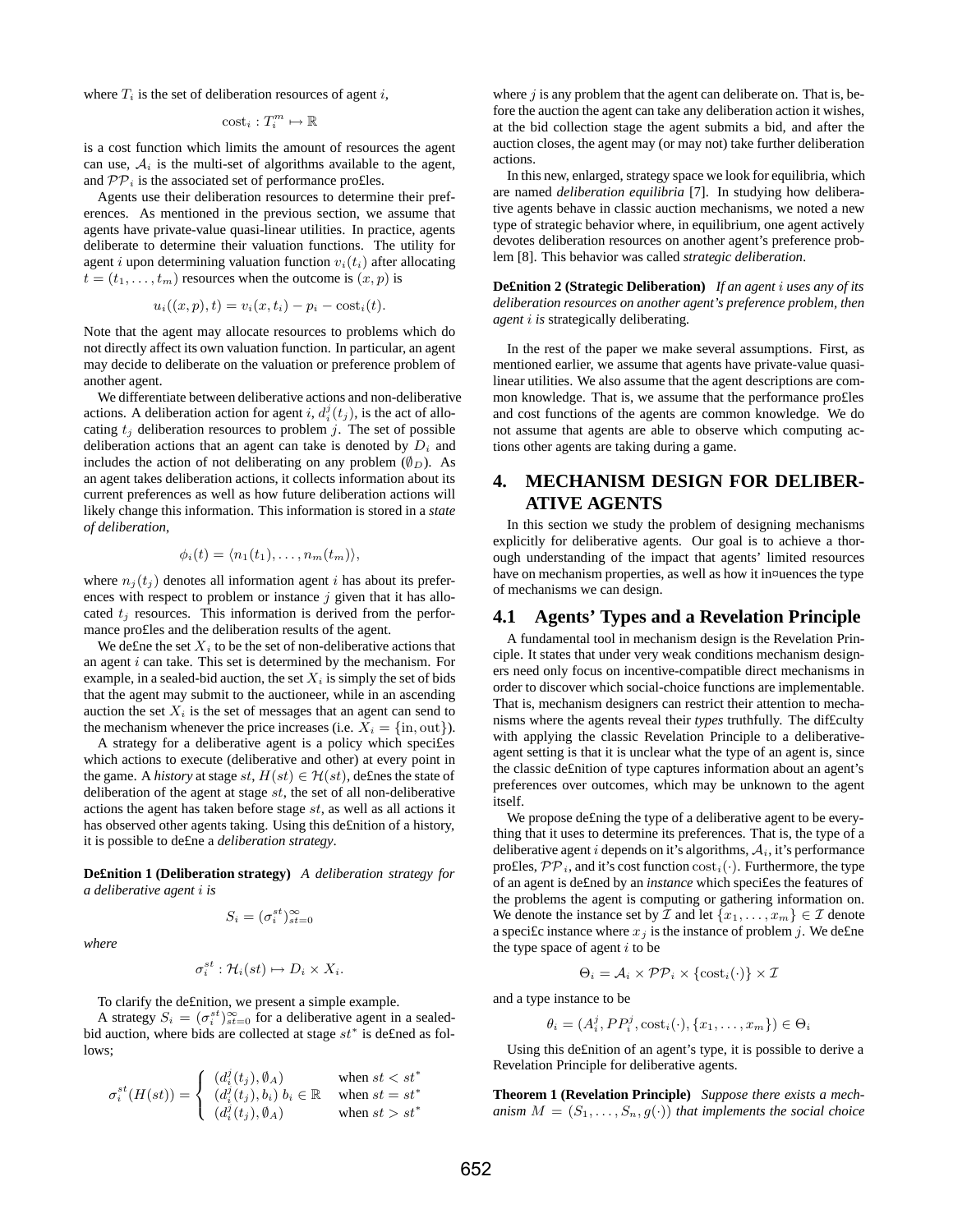#### *function*  $f(\cdot)$  *in dominant strategies. Then*  $f(\cdot)$  *is truthfully implementable in dominant strategies.*

**Proof:** The proof follows an argument similar to that of the original Revelation Principle. Assume that indirect mechanism M implements  $f(.)$  in dominant strategies. Then there exists a strategy pro£le  $s^* = (s_1^*, \ldots, s_n^*)$  such that  $u_i(g(s_i^*(\theta_i), s_{-i}(\theta_{-i}))$  –  $\text{cost}_i(s_i^*(\theta_i)) \geq u_i(g(s_i'(\theta_i), s_{-i}(\theta_{-i})) - \text{cost}_i(s_i'(\theta_i))$  for all  $s'_i$  and  $s_{-i}$ , and  $f(\theta_i) = g((s_1^*(\theta_1), \ldots, s_n^*(\theta_n)))$ . Create a new mechanism  $M'$  such that, when given type  $\theta_i$ , mechanism  $M'$  executes strategy  $s_i^*$  and charges  $\text{cost}_i(s_i^*(\theta_i))$ . If  $s_i^*(\theta_i)$  is the optimal strategy for agent i for each  $\theta_i \in \Theta_i$  in mechanism M, given any set of strategies chosen by the other agents, then truth telling will be a dominant strategy in  $M'$ . Thus, there is a mechanism that truthfully implements  $f(\cdot)$ . Using a similar argument, it is possible to derive a Bayes-Nash Revelation Principle. ¤

At £rst reading, Theorem 1 suggests that designing mechanisms for deliberative agents is the identical problem as designing mechanisms for fully rational agents. However, there are several unrealistic assumptions made in Theorem 1 which are above and beyond the criticisms of the Revelation Principle for classic settings [3].

First, Theorem 1 assumes that an agent is capable of revealing its type to the mechanism in a single step. While this can be a large burden for a classical agent, in a deliberative-agent setting it implies that an agent must communicate a full description of its cost function, its algorithms, its performance pro£les, and all features of its current problem instances. It is unreasonable to assume that a deliberative agent would be capable of doing such a thing. Second, Theorem 1 assumes that the mechanism itself has enough computational and information gathering resources of its own to determine the preferences of all agents. This is in addition to determining the outcome once it knows the preferences of all agents, which may be a computationally dif£cult problem in and of itself.

### **4.2 Properties for Mechanisms**

The problem with the approach proposed by Theorem 1 is that it ignores the fact that the agents participating in the mechanism are deliberative. We believe that good mechanisms for deliberative agents should have not only traditional desirable properties such as individual rationality and incentive-compatibility, but should also exhibit desirable deliberative properties. In this section we outline some intuitive deliberative properties we believe a mechanism should exhibit.

A concern with the approach taken in Theorem 1 was the assumption that the mechanism could take responsibility for solving deliberation problems for the agents. We believe that this assumption shifts too high a computational burden to the mechanism center, and that the main role of the mechanism center should be to determine an outcome, once it knows the preferences of the agents. That is, we believe that a mechanism should be *preference formation-independent* in that the mechanism should not be involved with the process by which agents form their preferences.

**Property 1 (Preference formation-independent)** *A mechanism should be preference formation-independent. That is, a mechanism should not be involved in the process by which agents form their preferences. In particular, the mechanism should not solve agents' individual deliberation problems.*

In Section 3 we noted that in several common auction mechanisms, agents have incentive to use some of their own deliberation resources to determine the preferences of others. This behavior was coined strategic-deliberation. We believe that a well-designed mechanism should reduce the strategic burden on the agents, and thus try to remove the incentives for agents to strategically deliberate. We say that a mechanism where agents have no incentive to strategically deliberate is deliberation-proof.

**Property 2 (Deliberation-proof)** *A mechanism is deliberation- proof if, in equilibrium, no agent has incentive to strategicallydeliberate.*

Finally, we believe that mechanisms should promote a certain level of consistency in the strategies of the agents. By this we mean that the mechanism should not provide incentives for an agent to follow a strategy which causes other agents to believe that, under the assumption the agent is a utility-maximizer, the true preferences of the agent are impossible. For example, in a single-item auction an agent needs to have a value,  $v$ , for the item being auctioned. A mechanism is misleading if it provides incentives so that an agent reports that it values the item strictly more than  $v$  and that it is potentially willing to pay more than  $v$ . A mechanism is nonmisleading if it provides incentives to the agent to claim that its true value is less than or equal to  $v$ .

**Property 3 (Non-misleading)** *A mechanism is non-misleading if, in equilibrium, no agent has incentive to follow a strategy which, if observed by other agents, would lead them to believe that its true preferences are impossible. That is, if* pref<sup>∗</sup> i *is the true preferences of agent* i*, and* belief <sup>j</sup> (pref <sup>i</sup> ) *is the probability agent* j *places on the event that the true preferences of agent* i *are* pref <sup>i</sup> *, then agent* i *has no incentive to follow a strategy such that, upon agent* j *correctly updating its beliefs,* belief<sub>j</sub> $(\text{pref}_i^*)=0$ .

Truthful mechanisms are a subset of non-misleading mechanisms.

## **4.3 Mechanisms for Deliberative Agents**

In this section we investigate what mechanisms can be designed that satisfy the properties outlined in Section 4.2. We £rst note that it is trivially possible to design a mechanism which is preference formation-independent, deliberation-proof, and non-misleading. Any dictatorial mechanism which always selects the preferred outcome of one agent satis£es the proposed properties. Similarly any completely random mechanism where the outcome is independent of the agents' preferences also satis£es the properties. Therefore, in the rest of this paper we restrict ourselves to *strategy-dependent* mechanisms where the outcome selected by the mechanism depends on the strategies chosen by the agents.

**Definition 3 (Strategy-dependent)** *A mechanism*  $M = (S_1, \ldots, S_n)$  $S_n$ ,  $g(\cdot)$ ) is strategy dependent if for each agent *i* there exists strate*gies*  $s_i'$ ,  $s_i''$  *such that for strategy pro£les*  $s' = (s_1, \ldots, s_{i-1}, s_i')$  $(s_{i+1}, \ldots, s_n)$  and  $s'' = (s_1, \ldots, s_{i-1}, s''_i, s_{i+1}, \ldots, s_n)$ , it is the *case that*

$$
g(s') \neq g(s'').
$$

Most interesting mechanisms are strategy-dependent. For example, any mechanism which maximizes social welfare must be strategydependent. We note that mechanisms involving randomization can be strategy-dependent. For example, an auction which allocates an item randomly, based on a probability weighted by its bid, is strategy-dependent.

We now present our £rst theorem describing (non-) achievable properties of mechanisms for deliberative agents.

**Theorem 2** *There exists no direct strategy-dependent mechanism which is preference formation-independent, deliberation-proof and non-misleading across all possible deliberative-agent types.*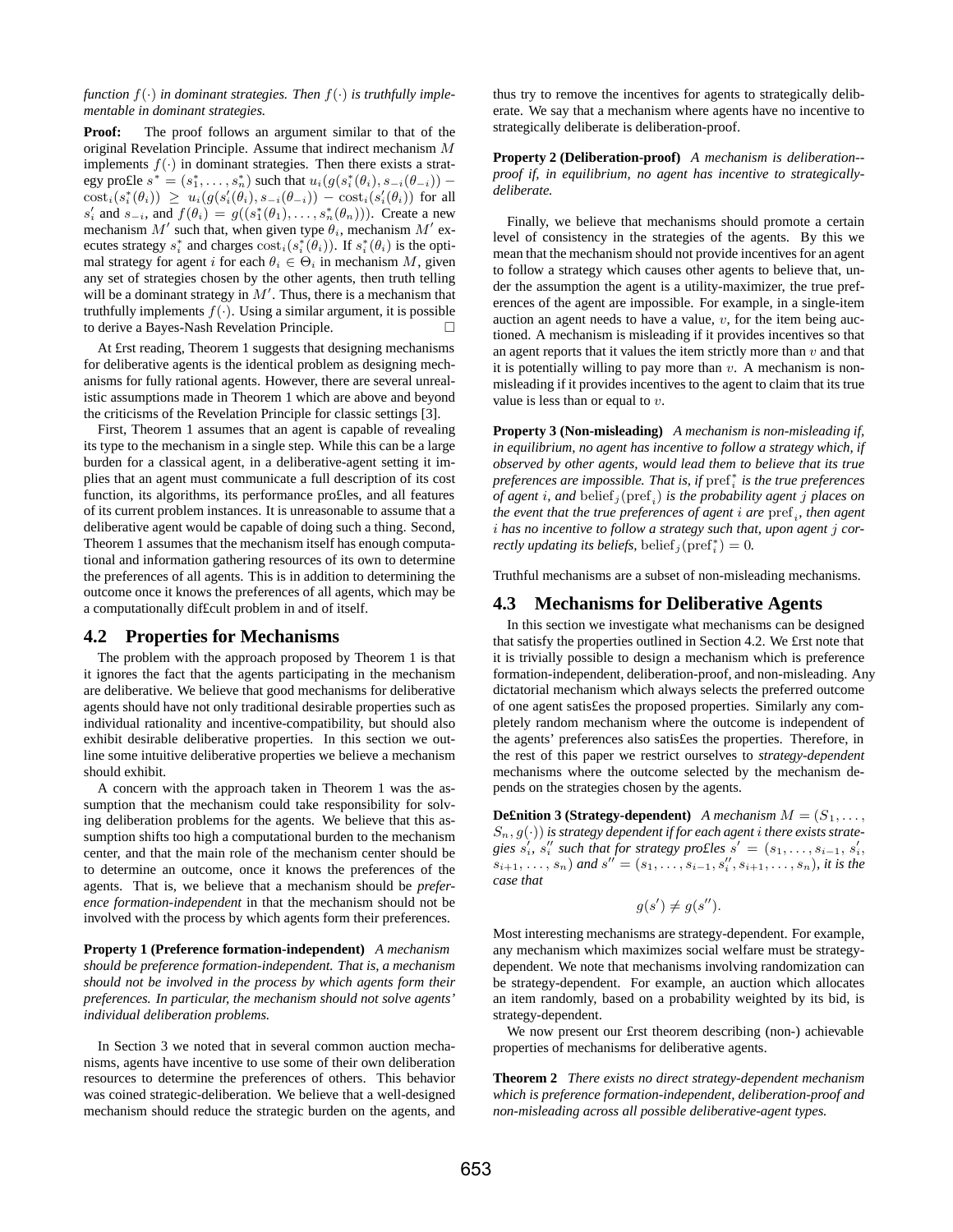**Proof:** Let  $M = (S_1, \ldots, S_n, g(\cdot))$  be a direct mechanism. Since we are in a quasi-linear environment,  $g(\cdot) = (x(\cdot), p(\cdot))$ where  $x(\cdot)$  is a choice function and  $p(\cdot)$  is the transfer function. If M is preference formation independent then agents can not reveal information about their algorithms or performance pro£les to the mechanism. Instead agents are restricted to reporting their determined preferences (valuations) or expected determined preferences (expected valuations). If  $M$  is non-misleading then in a direct mechanism the agents have incentive to truthfully reveal their preferences (expected preferences).

Define performance profiles  $P_1$  and  $P_2$  as follows

$$
P_1 = \begin{cases} 0 & \text{if } \sum t_i = 0\\ v_1^h \text{ with prob. } q & \text{if } t_1 > 0\\ v_1^l \text{ with prob. } 1 - q & \text{if } t_1 > 0 \end{cases}
$$

and

$$
P_2 = \begin{cases} 0 & \text{if } \sum t_i = 0\\ v_2^h \text{ with prob. } r & \text{if } t_2 > 0\\ v_2^l \text{ with prob. } 1 - r & \text{if } t_2 > 0 \end{cases}
$$

where  $v_1^l$ ,  $v_1^h$ ,  $v_2^l$ ,  $v_2^h$  are chosen such that

$$
x((v_1^h, \cdot)) = 1
$$
  

$$
x((\cdot, v_2^l)) = 1
$$
  

$$
x((v_1^l, v_2^h)) = 2
$$

where  $x(\cdot) = i$  means that an allocation of choice is made in favor of agent  $i$ . Also, since the mechanism is non-misleading, it must be the case that the transfer functions  $p_i()$  can not depend on the declared preference of agent i. That is  $p_i(v_j)$ ,  $i \neq j$ . Define the cost functions of the agents to be  $\text{cost}(t_1, t_2) = \epsilon(t_1+t_2)$  for small  $\epsilon > 0$ , and  $\text{cost}_2(t_1, t_2) = t_1 + Kt_2$  for some constant  $K > 1$ . For small  $\epsilon$  agent 1 has a dominant strategy which is to deliberate for one step on its own problem and then truthfully reveal what it has obtained. A straightforward study of the constraints placed on the utility functions of agent 1 shows that this is a dominant strategy.

Given that agent 1 has a dominant strategy, agent 2 must determine its best response. By studying constraints placed on the agent's utility we can show that agent 2 has incentive to deliberate on the problem of agent 1 whenever

$$
\frac{q + (1 - q)r}{1 - (1 - q)r} \le K \le r(v_2^h - p_2(v_1^l)) - \frac{1 + q}{1 - q}
$$

where we are free to define q, r,  $v_2^h$ ,  $v_1^l$  and K. Strategic deliberation occurs because agent 2 has incentive to learn about agent 1's deliberation results, before deciding on its own deliberation policy. In particular, if it learns that agent 1 has valuation  $v_1^h$ , then agent 2 has no incentive to deliberate on its own problem.  $\Box$ 

In earlier work we showed that the Vickrey auction and generalized Vickrey auction are not deliberation-proof [8]. Theorem 2 shows that the problem is more widespread than just ef£cient mechanisms, and does not depend on the speci£c allocation and payment rules of the Vickrey auction.

While Theorem 2 is negative in that it states that direct mechanisms do not have the properties we desire, it does give us insight into why strategic-deliberation may occur. In particular, the proof shows that the deliberation policy of an agent may depend on the preferences of another. The problem with direct mechanisms is that they only allow an agent to obtain relevant preference information from other agents through strategic-deliberation.

Many indirect (multi-stage) mechanisms reveal information. For example, in some forms of ascending auctions, an agent may be aware of how many other agents remain in the auction at a speci£c price. The information provided by the mechanism may be useful to agents and help them formulate their optimal deliberation strategies. In particular, this information can be used to remove the incentives for agents to strategically-deliberate.

We propose explicitly modeling the information provided by an indirect mechanism, M, as a *feedback game*. A feedback game,  $(M, \mathcal{F}_M)$ , is the extensive form game induced by mechanism M coupled with a feedback function  $\mathcal{F}_M$ . This extensive form game includes the deliberation actions of the agents. At every step in the game, the feedback function  $\mathcal{F}_M$  maps the actions of the agents into an information structure which describes what information the mechanism reveals to each agent. For example, in a sealed-bid auction, where agents must submit bids by stage  $st'$ , (the agents can deliberate before and after stage  $st'$ ), the corresponding feedback function would be

$$
\mathcal{F}(st, a(st)) = \begin{cases} \n\emptyset & \text{if } st < st' \\ \n(x, p) & \text{if } st \geq st' \n\end{cases}
$$

where  $a(st)$  is the set of actions taken by the agents at stage  $st$ ,  $\emptyset$  is the situation where no information is revealed and  $(x, p)$  is the £nal allocation and transfers. In an ascending auction where agents are aware of which other agents are participating, a feedback function takes the form

$$
\mathcal{F}(st, a(st)) = (p, \{i | \text{agent } i \text{ is in auction at price } p\})
$$

Introducing an explicit feedback function does not modify the original mechanism since nothing in the game induced by the mechanism is changed.

**Lemma 1** *Given any mechanism* M *it is possible to construct a feedback function*  $\mathcal{F}_M$  *such that the equilibria in the feedback game*  $(M, \mathcal{F}_M)$  *are the same as the equilibria in the original mechanism.* 

The feedback function provides us with a tool for reasoning about what information is available to the agents and how agents are acting based upon the information they have. Using this tool we are able to prove our main theorem.

**Theorem 3** *There does not exist any strategy-dependent mechanism which is preference formation-independent, deliberation-proof and non-misleading across all possible deliberative-agent types.*

**Proof:** The full proof is long and technical. In this paper we describe only the main points. First we restrict ourselves to the space of preference-formation independent mechanisms. That is, agents are only permitted to reveal information about their deliberation results. Second, we assume for technical reasons that if an agent  $i$ announces to the mechanism that it has not deliberated on its own preference problem, then  $p_i = 0$ . This assumption guarantees a weak form of individual rationality.

Let  $M$  be a mechanism which implements social choice function  $f(\cdot)$  and de£ne the appropriate feedback function  $\mathcal{F}_M$ . If M is a direct mechanism then from Theorem 2, it is not deliberation-proof.

Assume that  $M$  is an indirect mechanism. Using a Revelation Principle like argument, it is possible to £nd a direct non-misleading mechanism  $M'$  that implements  $f(\cdot)$ . Using the approach outlined in Theorem 2 de£ne algorithms, performance, pro£les, cost functions so that strategic deliberation occurs in equilibrium in  $M'$ .

Let  $v_i^*$  be the valuation that agent i would have achieved if it had deliberated on its own problem. At each stage in the mechanism let  $V_i$  be the partition that agent i makes of agent j's possible values for  $v_j^*$ . In particular,  $\hat{V}_i = \{V_i(t), V'_i(t)\}$  where if  $v_j^* \in V_i(t)$ then agent  $i$  has incentive to deliberate on its own problem and if  $v_j^* \in V'_i(t)$  then agent i is best off not deliberating. Given the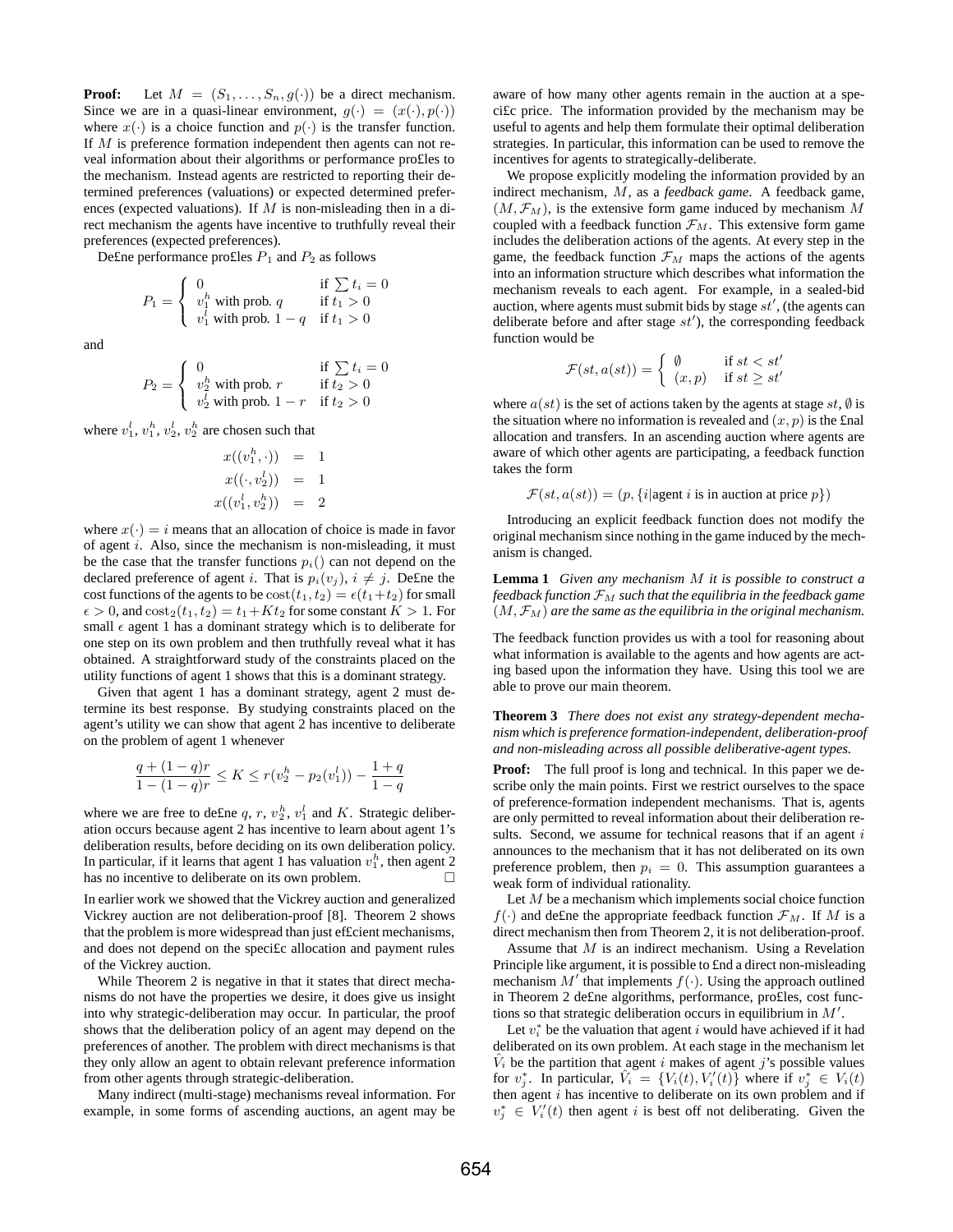construction of the instances, there exist stages where  $V_i'(t) \neq \emptyset$ . In particular, any stage  $t$  where agent 2 has done no deliberating has  $V_2'(t) \neq \emptyset$ .

Next we look at the information structures generated by feedback function F at stages where  $V_2'(t) \neq \emptyset$ . We say that  $\mathcal{F}_M$  is *separating* at stage t if for any non-misleading actions taken when agent 1's true value lies in  $V_2(t)$  and for any non-misleading actions taken by agent 1 when agent 1's true value lies in  $V_2'(t)$ , the outcomes of  $\mathcal{F}_M$  are different. We say that  $\mathcal{F}_M$  is *pooling* otherwise. This generates a *signaling game* with a Bayes-Nash equilibrium [11]. In this game, given the constructed agents, if  $\mathcal{F}_M$  is pooling then agent 2 has incentive to strategically deliberate, but if  $\mathcal{F}_M$  is separating, then agent 1 has incentive to mislead by always signaling that it has valuation  $v_1^h$ .

¤

## **5. IMPLICATIONS**

Theorems 2 and 3 state that it is not possible to design a strategydependent mechanism for deliberative-agent settings which have the desirable properties we proposed. In particular, we can not have a strategy-dependent mechanism which is preference formationindependent, deliberation-proof and non-misleading. While this is a negative result, it also opens up some interesting questions. In particular, it may be possible to relax one of the proposed properties while maintaining the others.

We believe that *non-misleading* is a fundamental property which should not be weakened, since it is already a weak constraint on the equilibrium strategies of agents. One of our motivations for studying the problem of designing mechanisms for deliberative agents was that we wished to reduce the strategic burden placed on the agents. Allowing mechanisms to be misleading runs counter to this motivation.

It may be possible to weaken or remove the *deliberation-proof* property. From the analysis in this paper and previous experimental results [9], it appears as though strategic deliberation is prone to occur in environments where agents are asymmetric in their deliberating capabilities. One research direction is to try and design mechanisms which are guaranteed to be deliberation-proof as long as there is a limited amount of asymmetry amongst the agents, but which have no guarantees otherwise. Categorizing the amount and type of asymmetry required for strategic-deliberation to occur is an important £rst step.

A different approach is to embrace strategic deliberation. For example, if some agents have adequate computational or information gathering capabilities so that it is easy or inexpensive for them to determine valuations and preferences for other agents, it might be bene£cial, from a system-wide perspective, to allow these agents to deliberate for other agents, and serve as experts in the mechanism [5]. There are many incentive issues that need to be addressed before such an approach is feasible. In particular, the mechanism must provide adequate incentives so that the "right" agents solve the "right" preference problems, and share this information appropriately.

Finally, *preference formation-independence* is a strong requirement. By relaxing this property slightly, and allowing the mechanism center to have more information about the deliberative processes of the agents, it may be possible to design mechanisms which are deliberation-proof and non-misleading. An appealing idea is to allow the mechanism to have information about the performance pro£les and cost functions of the agents. From its global perspective, the mechanism could guide the agents in their deliberationcontrol policies. A promising approach is to combine a mechanism with search techniques from the Operations Research literature (such as [16]) so that the mechanism can sequentially query agents to encourage them to deliberate on their own problems. This approach has been used in a simple information gathering setting where agents have the possibility of gathering information only about their own preferences in a single step [4]. Generalizing the approach so that strategic-deliberation is avoided raises some interesting issues since incentives need to be engineered so that agents follow the recommendations of the mechanism, and truthfully reveal their preferences. Another interesting problem is determining what information agents must reveal to the mechanism. We believe that agents should only be required to reveal some small amount of details about their deliberative capabilities and technologies. Determining the minimal amount of information agents must reveal to the mechanism in order to avoid strategic-deliberation and misleading behavior is another interesting problem.

## **6. CONCLUSION**

Agents often do not know their preferences *a priori*. Instead, they must actively and deliberatively execute a computational or information gathering process in order to determine them. This places an added burden on the agents participating in mechanisms since they are faced with the problem of how to determine their preferences, and then how to reveal them to the mechanism. These two aspects are closely interrelated. An agent's preferences in¤uence what it will reveal to a mechanism. Similarly, what an agent plans to reveal will in¤uence how it decides to determine its preferences.

In this paper we proposed designing mechanisms explicitly for deliberative agents. We laid out a set of properties which we believe mechanisms for deliberative-agents should exhibit. We proposed that a mechanism should be *preference formation-independent* in that the mechanism should not be required to know how the agents are determining their preferences. We also proposed that a mechanism should be *deliberation-proof* in that no agent should have incentive to actively determine the (partial) preferences of other agents. Finally, we claimed that a mechanism should be *non-misleading* in that no agent should be given incentive to take actions that purposefully mislead others. We show that in interesting mechanisms, it is impossible to obtain all three properties together.

While the results in this paper are negative in that they show that we are unable to design mechanisms with the properties we desire, it does open up a range of interesting research questions. In particular, it may be possible to weaken one of the properties slightly in order to achieve the other two. Deciding which property should be relaxed, and by how much are problems we believe are worthwhile pursuing.

## **7. REFERENCES**

- [1] Dirk Bergemann and Juuso Välimäki. Information acquisition and ef£cient mechanism design. *Econometrica*, 70:1007–1034, 2002.
- [2] Olivier Compte and Philippe Jehiel. Auctions and information acquisition: Sealed-bid or dynamic formats?, 2001. Working Paper.
- [3] Vincent Conitzer and Tuomas Sandholm. Computational criticisms of the revelation principle. In *Proceedings of the ACM Conference on Electronic Commerce (ACM-EC)*, New York, NY, 2004. Short paper. Full-length version appeared in the AAMAS-03 workshop on Agent-Mediated Electronic Commerce (AMEC).